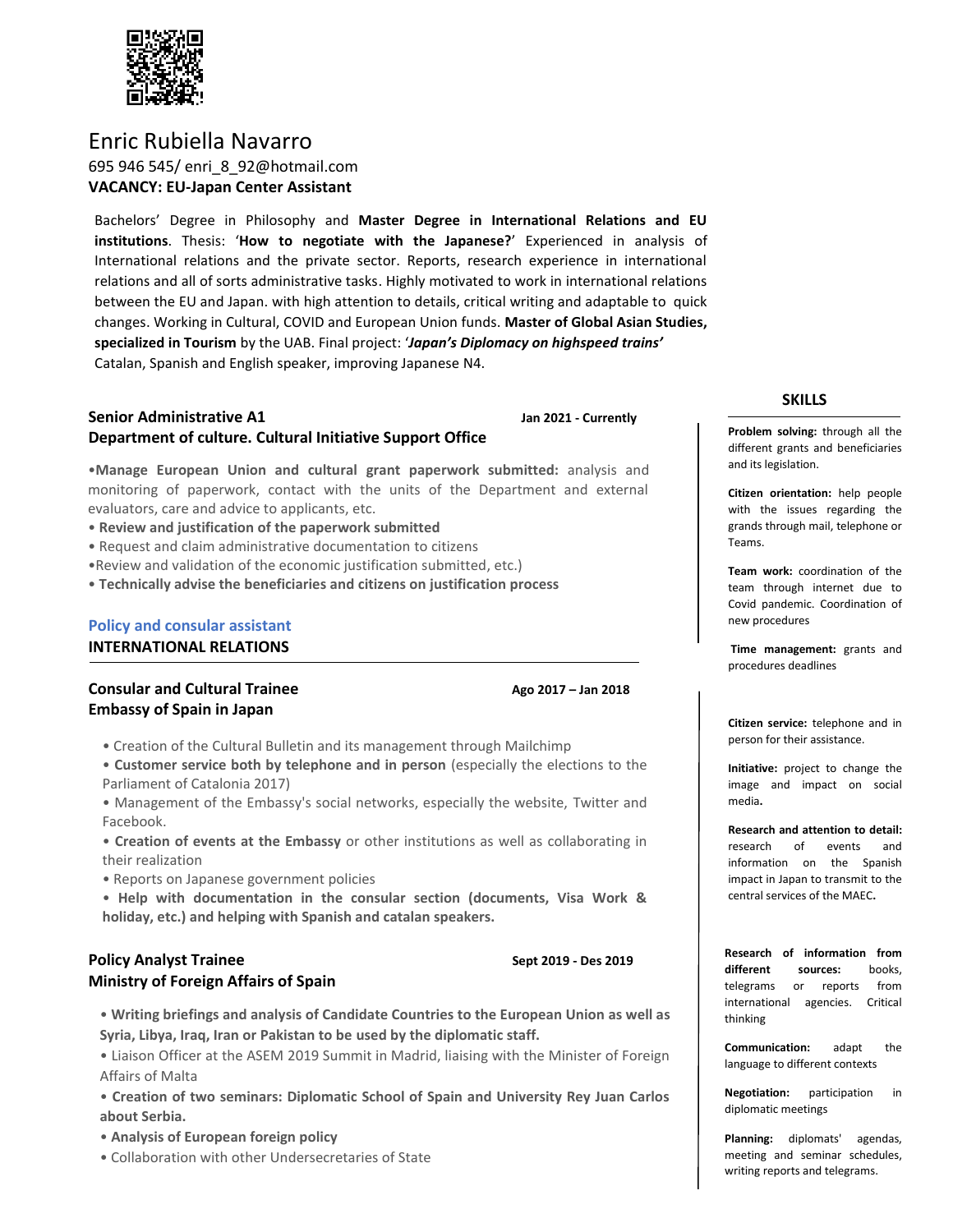### **LOGISTICS**

٦

# **Logistics Administrative Feb 2019 – Oct 2019 Christeyns**

• **Customer service via Mail and telephone** (complaints, incidents and purchases)

•Coordination of the commercial and technical team throughout the Peninsula, especially in Catalonia, Valencia and the Balearic Islands

•**Manager of business Events**: trips, hotel and rooms booking and negotiation of special plans.

- Stock control and management in the MIASA warehouse.
- Control and resolution of transport incidents
- Management of shipments, delivery notes, invoicing and recovery through Navision
- Database documentation and database management archive

**Outstanding project: standardization of the parcel company reducing costs and increasing productivity**

#### **Logistics Administrative April 2018 – Des 2018 Coty**

- Registration of new products creating legal documentation
- **Customer service via Mail and telephone**
- Warehouse and transport management
- Database management
- Purchase management.

# **Chief of Station/Train Driver**

**TRANSPORTATION**

### **Train Driver/ Chief of Station May 2020 – Oct 2020 Transports Metropolitans de Barcelona**

- Train driver
- **Chief of Station and customer service**
- First aid and first-level incident resolutions (cash, turnstiles, elevators, etc.)

#### **SKILLS**

**Time planning and management**: purchasing and transportation processes, employees, warehouse and distribution.

**Teamwork**: delimitation of tasks by skills, as well as by work needs.

**Resilience and problem solving**: adaptation and resolution of incidents.

**Communication**: customer service, as well as with the different technicians and sales.

**Multitasking:** customer service, mail supplier's management**.**

**Interdisciplinary:** Registration and submission tasks**.**

**Teamwork:** division of labor by brands and priority**.**

**Work organization**: registration, ordering and invoicing tasks as well as coordination of technical and commercial teams**.**

**Resolution** of passenger, train andstation incidents**.**

**Stress tolerance** in resolving multiple incidents**.**

**Empathy and adaptability** to the needs and requirements of the customers

• **Bachelor's Degree in Philosophy**

University of Barcelona, 2016

**Research Assistant**: *The City of Bonfires. The fires of Sant Joan and children's popular culture in the streets of Barcelona*.

**• Master in Diplomacy and International Civil Service** Center for International Studies, 2018

Master's Thesis*: How to Negotiate with the Japanese: A* 

### **ACADEMIC BACKGROUND ADDITIONAL INFORMATION**

• **125º Course of the European Union (114 hours)** Diplomatic School of Madrid, 2019

Final Project: *Towards a new free trade agreement EU-Japan*

- **The spirit of Japan: tradition and modernity (60h)** University of Burgos, 2021
- **Human Rights Seminar (15 hours)**
- Diplomatic School of Madrid, 2021